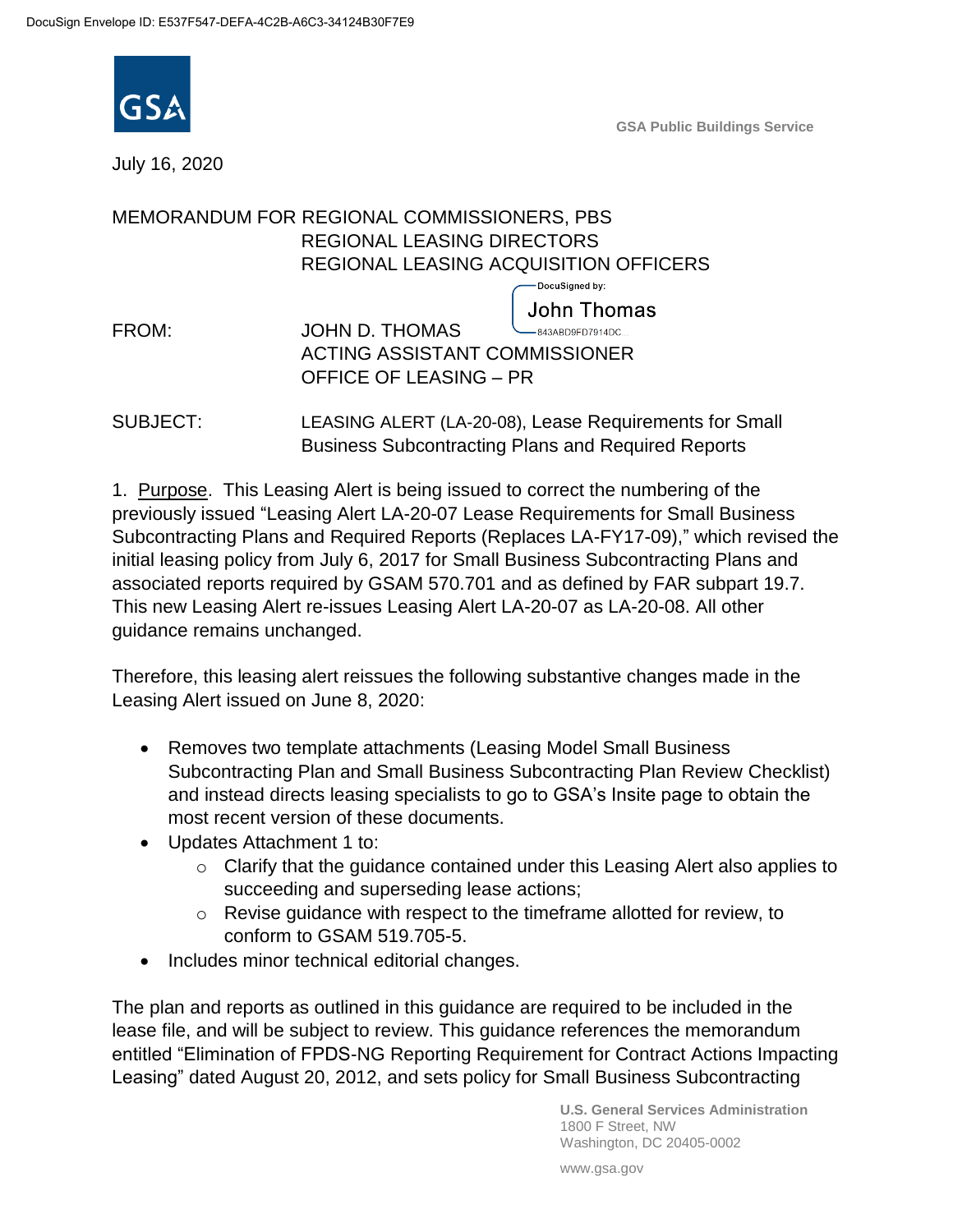compliance for the Leasing community.

## 2. Background.

a. FAR Subpart 19.7- The Small Business Subcontracting Program.

The Subcontracting Program is comprised of activities to ensure small businesses<sup>1</sup> receive a "maximum practicable opportunity" to participate in requirements awarded by Federal agencies, including subcontracts resulting from award of prime contracts which the Lessor agrees to implement to the "fullest extent"<sup>2</sup>. When total contract value, including options, exceeds certain size thresholds, and the apparently successful offeror (prime contractor) is other than a small business, that offeror must submit an acceptable Small Business Subcontracting Plan in accordance with [FAR 19.702.](https://www.acquisition.gov/content/19702-statutory-requirements)

Small business size standards are government-wide and are determined based upon the North American Industry Classification System Codes (NAICS) with thresholds for the number of employees or annual revenue sales. For lease acquisitions, the NAICS code is 531120, unless the real property is self-storage (531130), land (531130), or residential (531110). The current size standard for a small business under NAICS code 531120 is \$41.5M in annual average gross revenue of the concern for the last 3 fiscal years<sup>3</sup>. Note that this size standard is subject to revision. Offerors will certify this information as part of the online Representations and Certifications to be completed during the System for Award Management (SAM) registration process.

b. When is a Small Business Subcontracting Plan Required?

A Small Business Subcontracting Plan is required when:

1) the offeror is other than a small business (as defined by the NAICS code size standard), and

2) total contract value, including options, will exceed \$700,000<sup>4</sup> or when a lease modification<sup>5</sup> will change the value of the lease to exceed the \$700,000 threshold.

 <sup>1</sup> This includes the small business socio-economic categories: small disadvantaged businesses, womenowned small businesses, veteran-owned small businesses, service-disabled veteran owned small businesses and HUBZone small businesses.

<sup>2</sup> FAR 52. 219-8, *Utilization of small business concerns,* incorporated in each lease terms and conditions. <sup>3</sup> Current size standard effective August 19, 2019, subject to change

<sup>4</sup> Current threshold under FAR 19.702; subject to change

<sup>5</sup> Per FAR 19.702(b)(4), subcontracting plans are not required for modifications that are within the scope of the contract and the contract does not contain the clause at [52.219-8,](https://www.acquisition.gov/sites/default/files/current/far/html/52_217_221.html#wp1136032) Utilization of Small Business Concerns.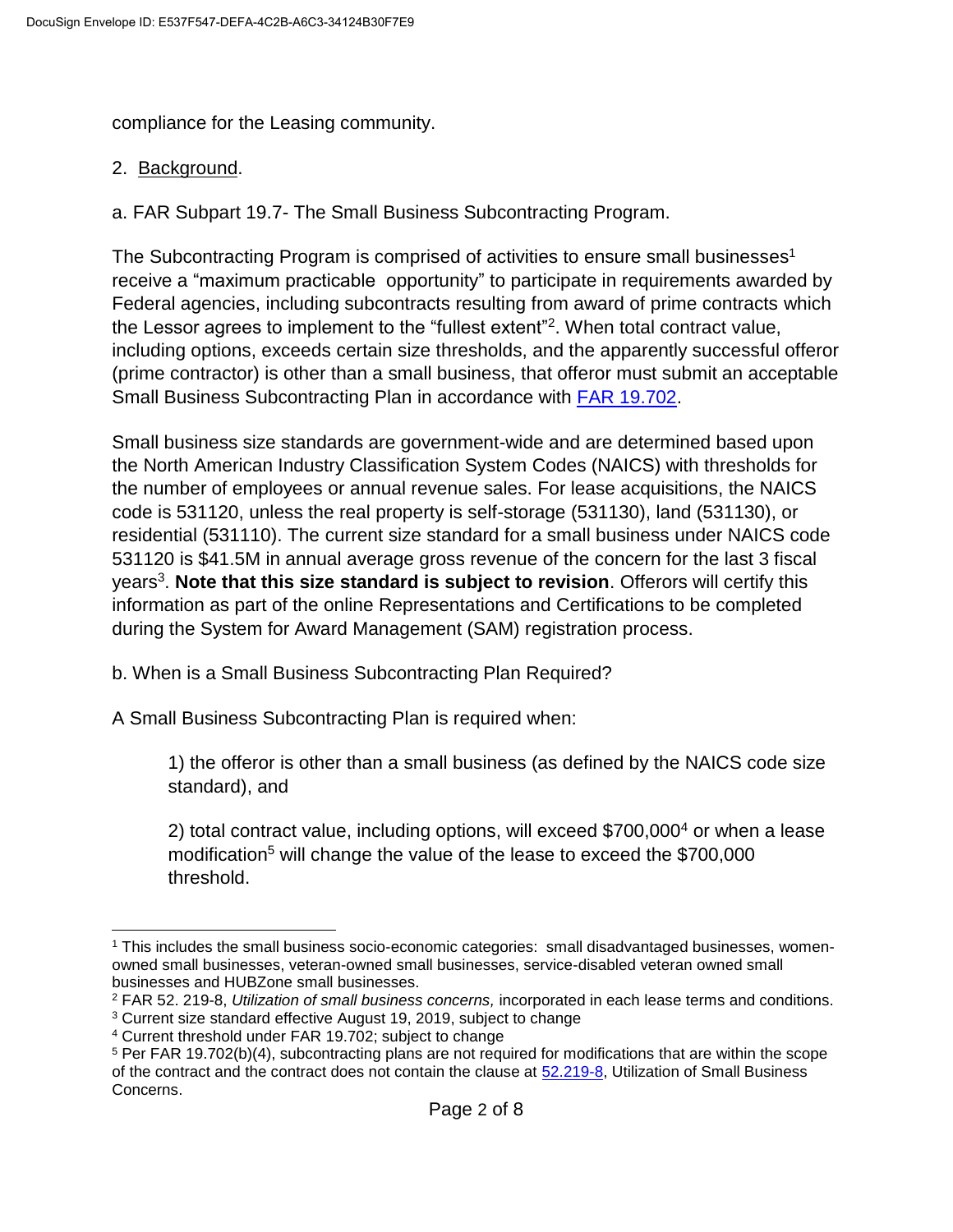The submitted plan must be reviewed and go through the current Small Business Subcontracting Plan approval process outlined under Attachment 1 prior to lease award. Failure to submit an acceptable plan will make the Lessor ineligible for award as outlined in the General Clause "FAR 52.219-9, Small Business Subcontracting Plan." At award, the subcontracting plan is incorporated into, and becomes a material part of, the lease. Note that the subcontracting plan remains in effect should the building ownership change, even when the new ownership is a small business. In instances where the Lessor's size status changes from small to other than small as a result of a size rerepresentation as required by FAR 52.219-28, Post Award Small Business Program Rerepresentation, the LCO may require a small business subcontracting plan, as outlined under [FAR 19.301-2\(e\).](https://www.acquisition.gov/content/19301-2-rerepresentation-contractor-represented-itself-small-business-concern) The following two examples present situations where a subcontracting plan will foster opportunities for small businesses during the remainder of the lease term and ensure that GSA meets agency-wide goals for small business participation in Government contracting actions:

- Example 1 Lease renewal: Prior to exercising a renewal option, the LCO, as part of his/her confirmation of the Lessor's active SAM registration, should also review the Lessor's current SAM online representations and certifications to confirm whether their size status has changed to an "other than small business." If this is the case, the LCO may require the Lessor to submit an approved Small Business Subcontracting Plan for the remaining term(s) of the lease.
- Example 2 Change of ownership/novation: The Administrative LCO (ALCO), as part of his/her confirmation of the Lessor's active SAM registration, should also review the Lessor's current version of representations and certifications in SAM to confirm whether their size status has changed to an "other than small business" as compared to the size status of the original Lessor/owner ("transferor"). If this is the case, the ALCO will notify the LCO as part of coordination effort which occurs during the novation process. The LCO may then require the new Lessor/owner (transferee) to submit an approved Small Business Subcontracting Plan.

## c. Required Reports

After award, when a Small Business Subcontracting Plan is incorporated into the lease, Lessors are required by the terms of the lease to submit periodic reports each year so that the Government can determine the extent of compliance by the offeror with the subcontracting plan as outlined in [FAR 52.219-9.](https://www.acquisition.gov/content/52219-9-small-business-subcontracting-plan) These reports are the Standard Form 294 Subcontracting Report for Individual Contracts (ISR) and the Summary Subcontract Report (SSR). The ISR is a semi-annual report which collects subcontracting award data from the Lessor for an individual lease. It is due by April 30, encompassing the reporting period October 1 – March 31, and by October 30, for the reporting period April 1 – September 30, for each year the lease is active. The SSR collects subcontracting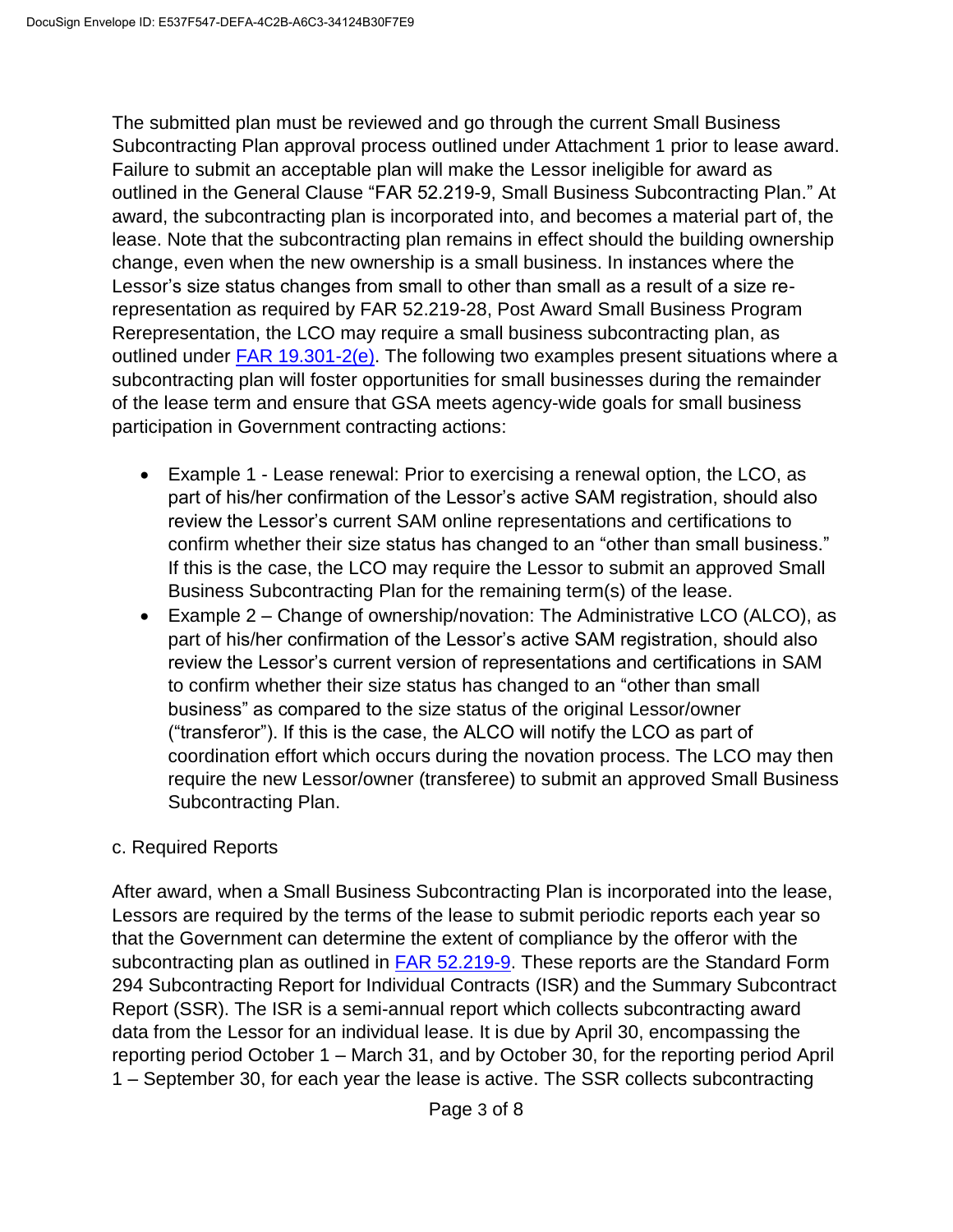award data for all contracts that a Lessor has been awarded, and is due by October 30.

Reports are required when due, regardless of whether there has been any subcontracting activity.

d. Reporting Method

Since lease award data is not uploaded into the Federal Procurement Data System (FPDS), it is not possible for Lessors to submit their ISR via Electronic Subcontracting Reporting System (eSRS). The Lessor must manually submit their ISR to the Lease Contracting Officer, or their designated representative, via Standard Form 294. The SSR<sup>6</sup> is submitted annually and is accepted using the eSRS system. See Attachment 1 for additional guidance regarding the report validation and enforcement process.

e. Special Guidance for On-Airport Leases

Attachments 5 and 6 contain additional guidance to assist regional leasing programs in leasing on-airport space from airport authorities.

3. Effective Date. This Leasing Alert and the accompanying attachments are effective June 8, 2020.

4. Applicability. This Leasing Alert and the accompanying attachments are mandatory and apply to all U.S. General Services Administration (GSA) real property leasing activities and to activities delegated by GSA to other Federal agencies.

5. Cancellation. Leasing Alert LA-20-07 issued on June 8, 2020 is cancelled.

- 6. Instructions and Procedures. See Instructions in Attachment 1.
- Attachment 1 General Guidance for Approval of Subcontracting Plans and Required Reports
- Attachment 2 Initial Lessor Letter- Subcontracting Required Reports
- Attachment 3 Lessor Reminder Letter Subcontracting Required Reports
- Attachment 4 Individual Subcontracting Report (Standard Form 294)

Attachment 5– Special Guidance for Airports

Attachment 6 – Airport Individual Deviation Template

 $\overline{a}$  $6$  Data in the annual SSR is used to evaluate each federal agency's small business subcontracting achievement during the fiscal year.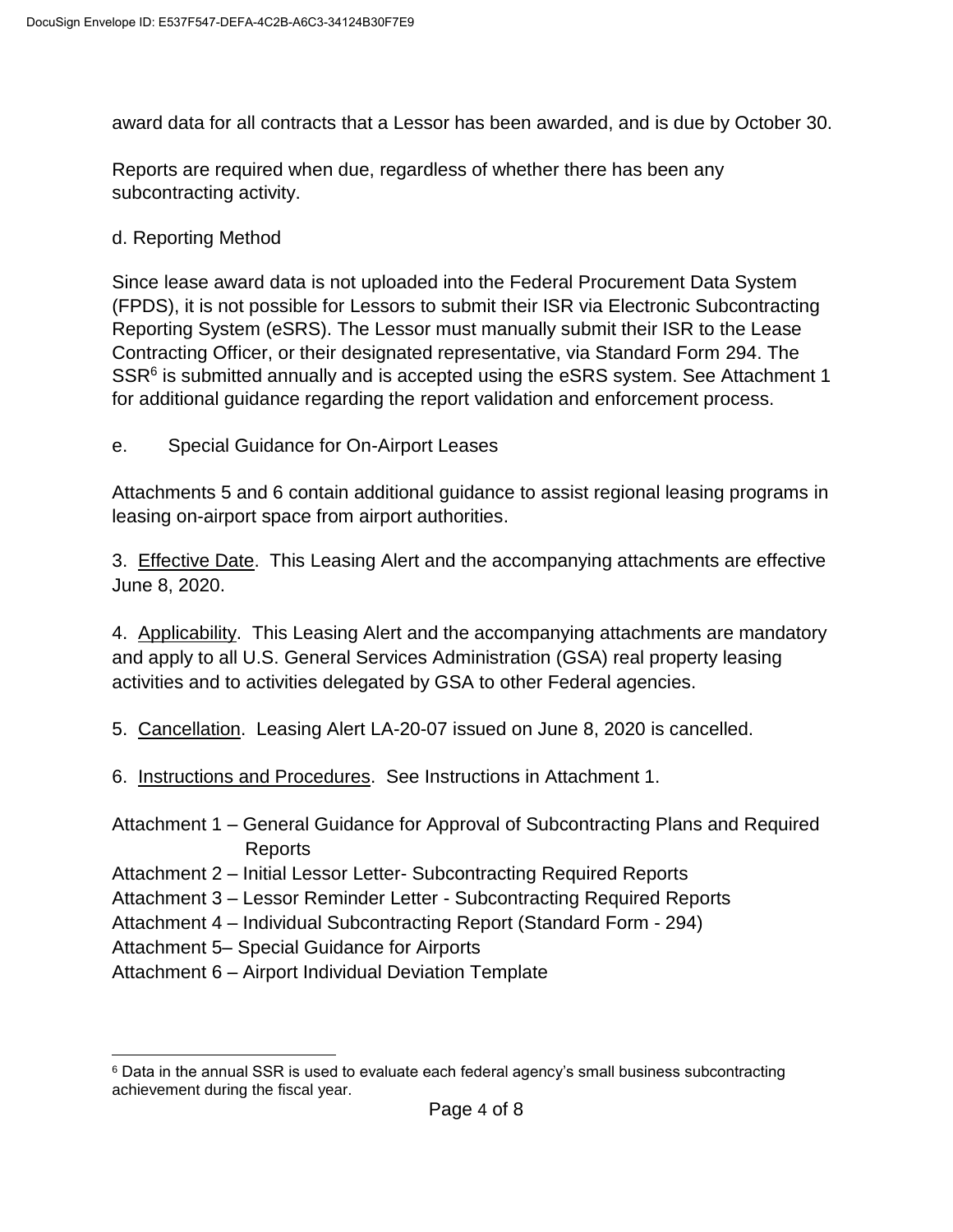## **LA 20-08 Attachment 1: General Guidance for Approval of Subcontracting Plans and Required Reports**

Offerors are required to register with the System for Award Management (SAM) and complete the online Representations and Certifications as part of that registration. Small business lessors are also required after award to re-represent their size status in SAM, in accordance with [FAR 52.219-28](https://www.acquisition.gov/content/19301-representations-and-rerepresentations). In doing so, they will certify whether or not they are still a small business concern, based upon the size standard for their NAICS code. A change in the Lessor's size status from "Small Business" to "Other than a Small Business" does not change the terms of the contract; however, as stated in the Leasing Alert, the LCO may choose at that time to require the Lessor to submit a Small Business Subcontracting Plan.

For lease acquisitions, the NAICS code is 531120, unless the real property is selfstorage (531130), land (531190), or residential (531110). The current size standard for a small business under NAICS code 531120 is \$38.5 million in annual average gross revenue of the concern for the last 3 fiscal years. **Note that this size standard is subject to revision**.

If the lease contract has a total value, including options, exceeding \$700,000<sup>7</sup>and the offeror is not a small business, a Small Business Subcontracting Plan must be included as part of their offer. This applies to succeeding and superseding leases, in addition to new and new/replacing leases.

A leasing specific Small Business Subcontracting Plan template, subject to revision, can be found on the [Office of Small and Disadvantaged Business Utilization \(OSDBU\)](https://insite.gsa.gov/organizations/staff-offices/office-of-small-business-utilization-osbu/subcontracting-program/co-responsibility-before-award)  [webpage](https://insite.gsa.gov/organizations/staff-offices/office-of-small-business-utilization-osbu/subcontracting-program/co-responsibility-before-award) on GSA Insite (https://insite.gsa.gov/subcontracting)

Prior to lease award, the prospective Lessor's plan must be reviewed, negotiated and approved by the Lease Contracting Officer (LCO) using the latest version of the "Checklist for Review of Subcontracting Plan" posted on the [OSDBU webpage](https://insite.gsa.gov/organizations/staff-offices/office-of-small-business-utilization-osbu/subcontracting-program/co-responsibility-before-award) on Insite. Once the plan is acceptable to the LCO, the plan and the checklist are forwarded to the GSA Regional Small Business Technical Advisor (SBTA) for their review and approval. Each region's SBTA can be found at the [OSDBU webpage.](https://insite.gsa.gov/organizations/staff-offices/office-of-small-business-utilization-osbu/office-of-small-business-utilization-sbtas) The SBTA will then forward the plan and checklist to the Small Business Administration (SBA) Procurement Center Representative (PCR) for their review and approval as required by [FAR 19.705-5.](https://www.acquisition.gov/content/19705-5-awards-involving-subcontracting-plans) Both the GSA SBTA and the SBA PCR are the LCO's technical advisors when it comes to small business subcontracting plans. Any necessary changes must be discussed with

<sup>7</sup> current threshold per FAR 19.702, subject to change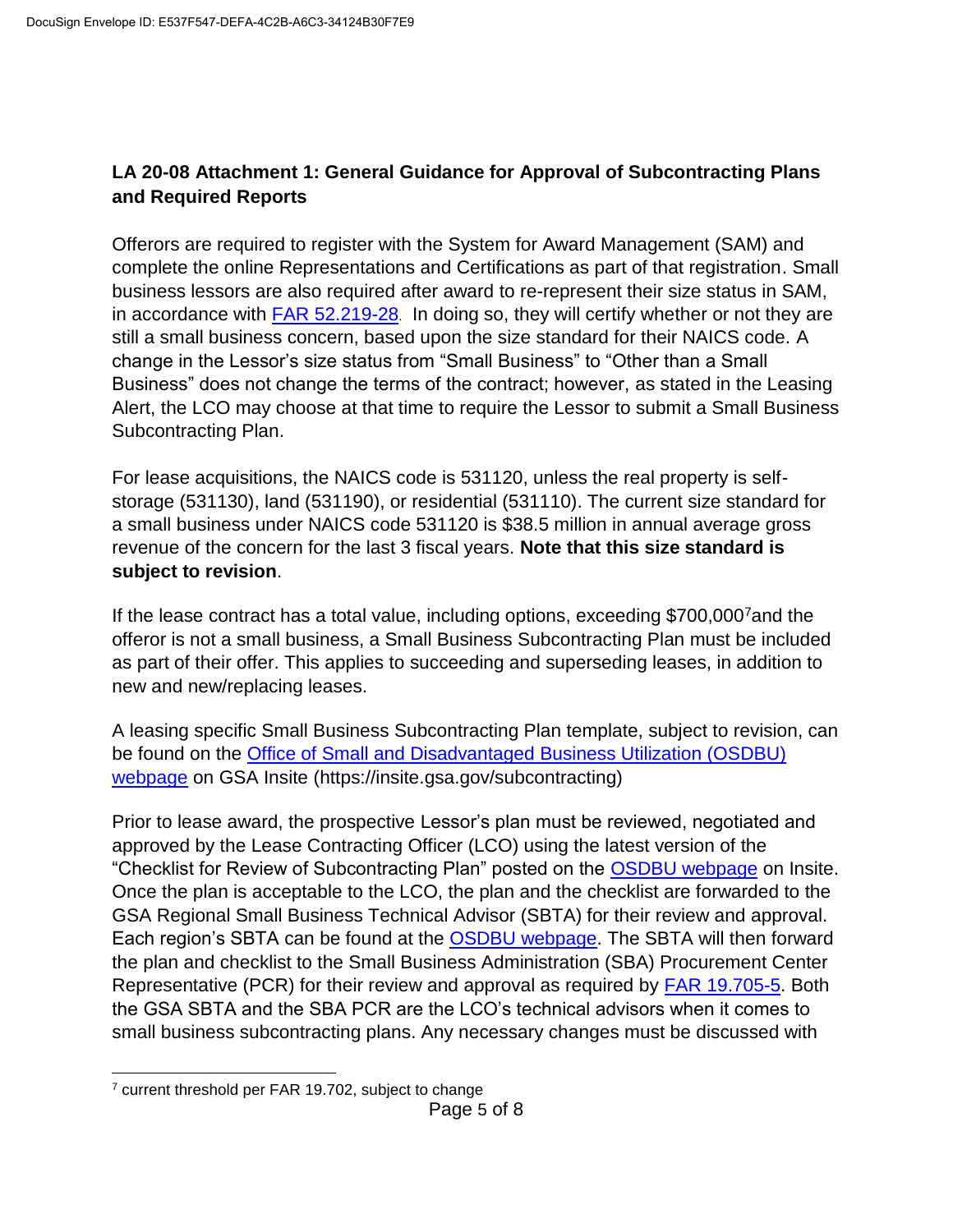the offeror during negotiations.

 $\overline{a}$ 

In the event that the LCO does not receive review comments from SBTA within 5 workdays, the LCO shall document the file, and continue with the award process with the offered plan as approved solely by the LCO. For those subcontracting plans subject to Associate Administrator of the Office of Small and Disadvantaged Business Utilization (AAOSDBU) review, the timeframe is 10 workdays. This process and timeframe are set in **GSAM 519.705-5<sup>8</sup>**.

The LCO must include the plan as an exhibit to the lease; upon award, the plan becomes a material part of the lease as required by the FAR 17.705-5. The LCO must notify the SBA Area Director of the award with a copy of the subcontracting plan as required by [FAR 19.705-5](https://www.acquisition.gov/content/19705-5-awards-involving-subcontracting-plans) and [GSAM 519.705-6](https://www.acquisition.gov/content/519705-6-postaward-responsibilities-contracting-officer) (currently within 5 work days of lease award).

Note: the SBA Area Director is not the SBA PCR who reviewed the plan initially. The current SBR Area Director for each region can be found on the SBA's website [https://www.sba.gov/contracting/resources-small-businesses/pcr-directory/area](https://www.sba.gov/contracting/resources-small-businesses/pcr-directory/area-directors)[directors.](https://www.sba.gov/contracting/resources-small-businesses/pcr-directory/area-directors)

Once the Area Director receives a copy of the award and negotiated subcontracting plan, a SBA Customer Marketing Representative (CMR) is assigned who will monitor and assist the Lessor in finding small businesses and its required reporting responsibilities.

Given the subcontracting plan is a material part of the lease, it is imperative that the Lessor be made aware of, or be reminded of, their reporting responsibilities during the initial post award meeting. In addition, the Lessor should be provided with a letter advising them of responsibilities to submit periodic reports documenting their subcontracting activity. A sample notification letter has been included as Attachment 2. The letter should outline the method of delivery for both the Individual Subcontract Report (ISR) and Summary Subcontract Report (SSR). Currently, the Lessor must manually submit the ISR to the LCO, or his/her designated representative, using Standard Form-294 (see Attachment 4; note that Lessors should obtain most current version from the GSA Forms library at [https://www.gsa.gov/reference/forms\)](https://www.gsa.gov/reference/forms). The LCO or designated representative checks the ISR against the approved plan. Both the ISR

<sup>8</sup> Per GSAM 519.705-5 (b), the following subcontracts are subject to AAOSDBU review:

<sup>,</sup> (i) Contract performance will occur in two or more Regions and the estimated value of the acquisition exceeds \$50 million (including options), excluding multiple award schedule contracts

<sup>(</sup>ii) Based on political sensitivity or importance to GSA, the AAOSDBU designates the procurement for reviewthe review period is 10 workdays.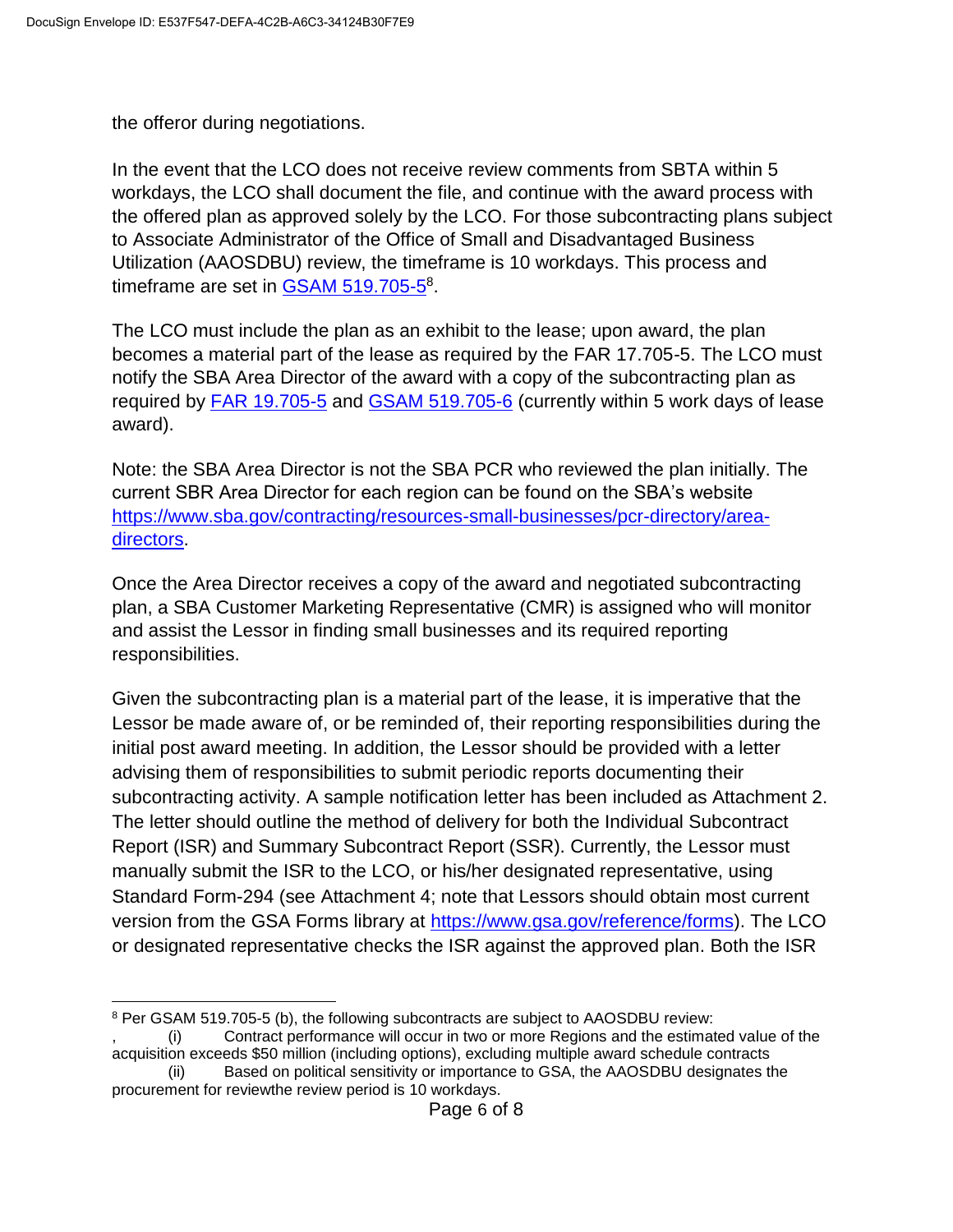and evidence of the LCO review must be saved within the lease file. The SSR still must be submitted electronically, and accepted via eSRS.

Upon receipt, the LCO will have 60 days from the end of the reporting period<sup>9</sup> to review and accept the report. Tips to review the reports can be found on the OSDBU Subcontracting Insite Page at [https://insite.gsa.gov/subcontracting.](https://insite.gsa.gov/subcontracting) The purpose of the ISR review is to ensure the Lessor is on track to meet the lease's subcontracting goals established in the plan. If there has been little or no progress in sharing subcontracted dollars with small businesses, question the Lessor. If the explanation is reasonable, accept the report. If the Lessor cannot adequately explain any shortfalls, or, if the Lessor did not follow the instructions on the back of the SF294, reject the report, and identify the reason(s) for the rejection. The Lessor is required to submit a revised report within 30 days of the rejection. When the Lessor is not meeting its goals, remind the Lessor of the commitments made in the subcontracting plan and ask for a corrective action plan to comply with the contract. The LCO should remind the Lessor that failure to make a good faith effort may result in assessing liquidated damages.<sup>10</sup> Ultimately, it is the responsibility of the LCO to enforce the small business subcontracting goals established in the lease.

In the event that the Lessor does not submit either report, a sample reminder letter has been included as Attachment 3.

<sup>&</sup>lt;sup>9</sup> The end dates of the ISR reporting periods are March 31 and September 30 each year; SSR reporting period ends September 30. Thus, the LCO review must be completed no later than May 30 (ISR) and November 30 (ISR and SSR).

<sup>10</sup>FAR 52.219-16, *Liquidated damages*